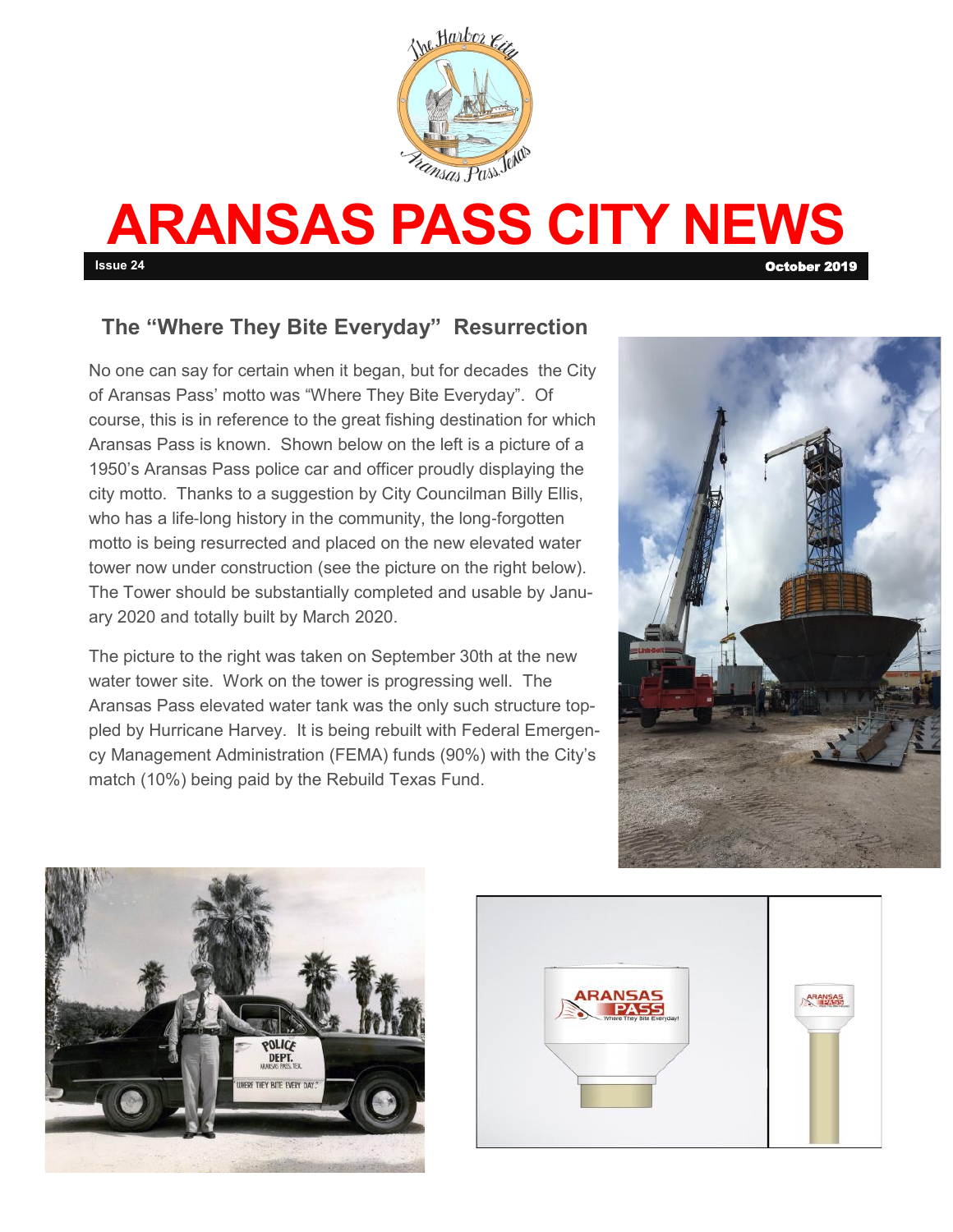

### **The 4th Annual Trunk or Treat Is Set for October 31st**

The number of attendees for the annual Trunk or Treat keeps growing. Last year it was estimated to be a little over one-thousand. This year should be even larger. Participants come from throughout this region. Donations pay for the cost of the event. The popular event provides a safe way for children to experience Halloween. The October 31st Trunk or Treat starts at 6:30 pm at Conn Brown Harbor. In addition to tons of candy, there will be hay rides and much more. Trunk or Treat is a City sponsored event, but it is one in which the whole community is involved.

# **Finishing Work on Civic Center Underway Soon**

The final three items necessary for the completion of hurricane repair work at the Civic Center soon will be underway. These are: (1) the sound system; (2) Electrical work; and (3) the HVAC system. The first two should be covered by FEMA and the third item, the HVAC, will be paid for with a grant from The Rebuild Texas Fund.



**During Tropical Storm Gabrielle in the Southern Gulf of Mexico, shrimp boats from miles around took refuge in Conn Brown Harbor. (see abo ve pic)**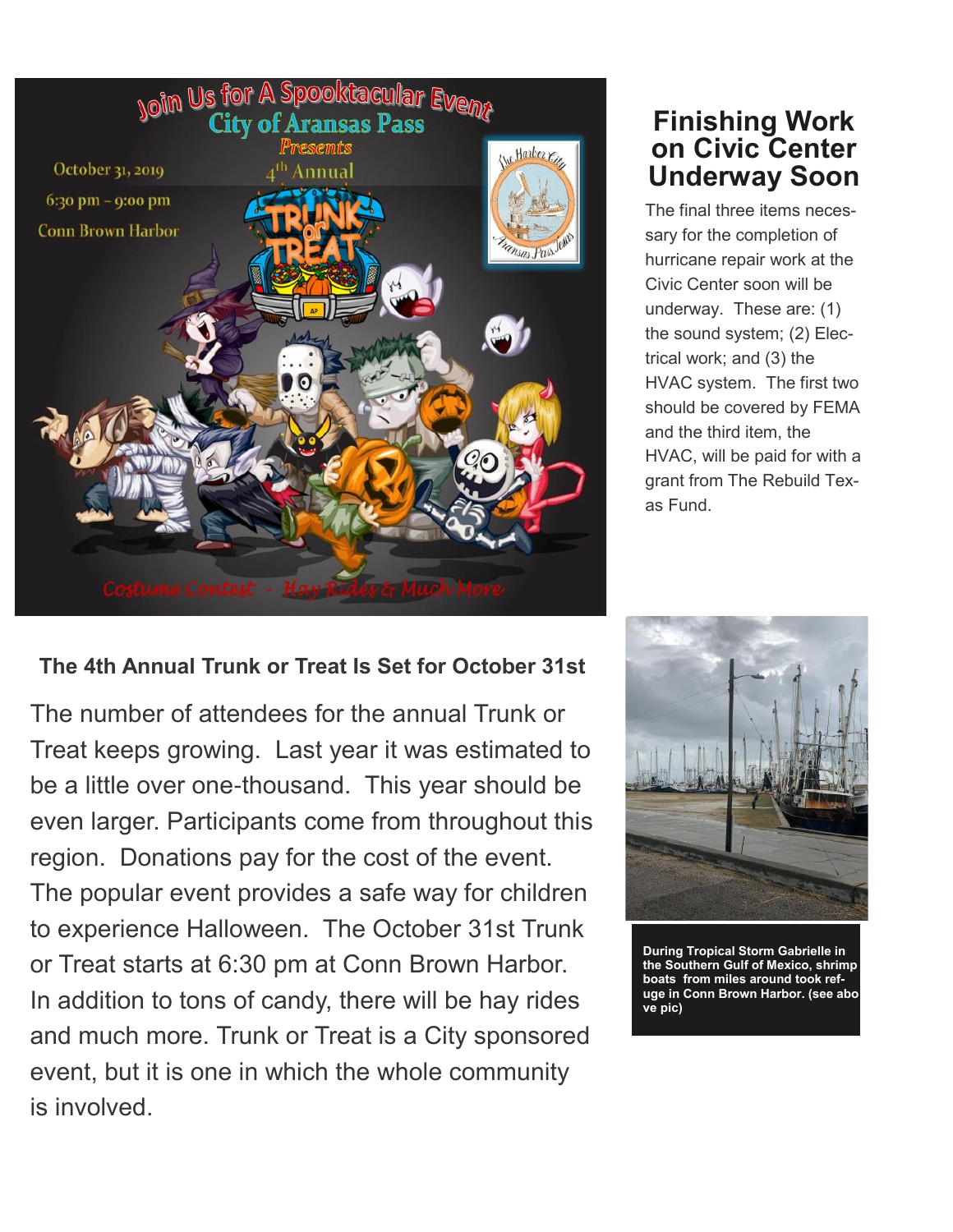## **The FY20 City Operating Budget is Complete**

The FY20 budget document, the largest is the City's history, is now complete. The budget is the work of the City Council, Finance Department and all Department heads. A copy of the annual operating budget is available on the City's website.

### **Contact Us**

 $\mathcal{L}_\text{max}$  , where  $\mathcal{L}_\text{max}$  is the set of  $\mathcal{L}_\text{max}$ 

Aransas Pass City News is published by the City of Aransas Pass, Tx. If you would like to subscribe or unsubscribe contact:

gedwards@aransaspasstx.gov

600 W. Cleveland Blvd Aransas Pass, TX 78336 361-758-5301



#### **Further Confirmation of Aransas Pass' Improved Finances**

The Texas Water Development Board is confirming the City's improved financial condition. During the latter part of Summer the City of Aransas Pass received word from Standard and Poors (S&P) that following the financial challenges of Hurricane Harvey, our City was now considered financially stable. Immediately after Harvey, S&P put Aransas Pass on a watch list because of Harvey related expenses and because of a long history of weak budgets. That position by S&P was confirmed by a recent visit from financial examiners with the Texas Water Development Board. Pictured above from left to right are James Wright and Ariel Oubda of the Texas Water Development Board, Gary Edwards, City Manager, Sandra Garcia , City Finance Director and Carleton Wilkes of the Board. In a follow-up note to the City, Mr. Wilkes wrote that he was "very impressed with the current state of affairs for your City and its future. All of this just two years after Harvey."